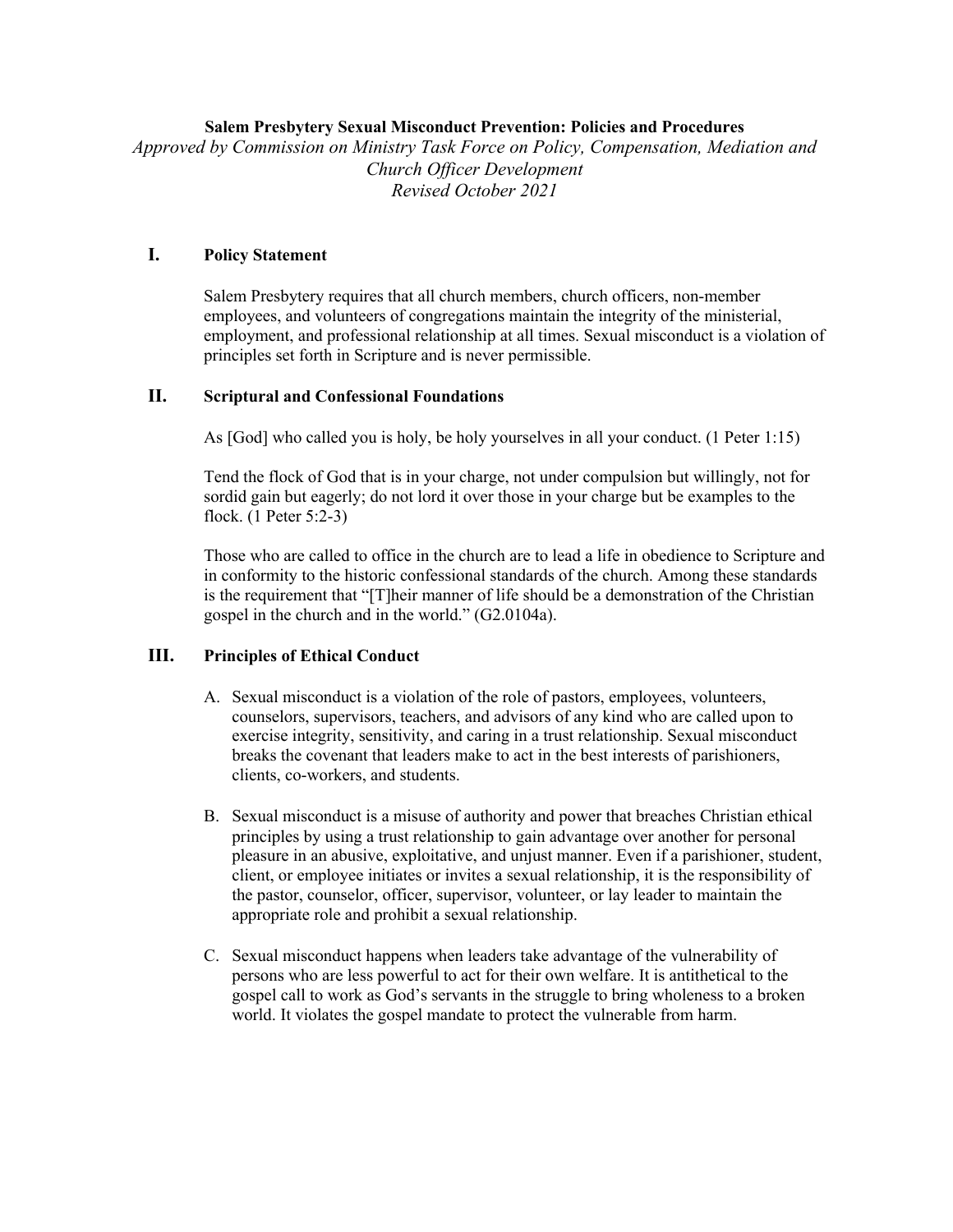## **IV. Purpose of the Policy**

Salem Presbytery adopts this policy for the use of all ministers, local churches and other related agencies under its jurisdiction. Its purpose is as follows:

- A. To establish standards of ethical behavior consistent with Scripture and secular law and to establish a process for the enforcement of those standards;
- B. To provide procedures for inquiry and effective response to allegations of sexual misconduct and/or harassment;
- C. To serve as a guide for the application of the powers of presbytery and session under the Form of Government and the Rules of Discipline of the Presbyterian Church (U.S.A.). See D1.0100, (2019-2023)
- D. To guide the administration of appropriate employer/employee relationships within the presbytery and related agencies;
- E. To serve as a guide for the prevention of sexual misconduct;
- F. To guide responses of pastoral concern for all parties affected by any alleged or actual incidents of sexual misconduct.

# **V. Definitions**

- A. Sexual Misconduct is the comprehensive term used in this policy to include:
	- 1. *Child sexual abuse*: includes, but is not limited to, any contact or interaction between a child and an adult when the child is being used for the sexual stimulation of the adult person or of a third person. The behavior may or may not involve touching. Sexual behavior between a child and an adult is always considered forced whether or not consented to by the child. In the Presbyterian Church (U.S.A.), the sexual abuse definition of a child is anyone under age eighteen.
	- 2. *Sexual abuse* (as defined in the *Book of Order*): "Sexual abuse of another person is any offense involving sexual conduct in relation to (1) any person under the age of eighteen years or anyone without the capacity to consent; or (2) any person when the conduct includes force, threat, coercion, intimidation, or misuse of ordered ministry or position" (D-10.0401c., 2019-2023)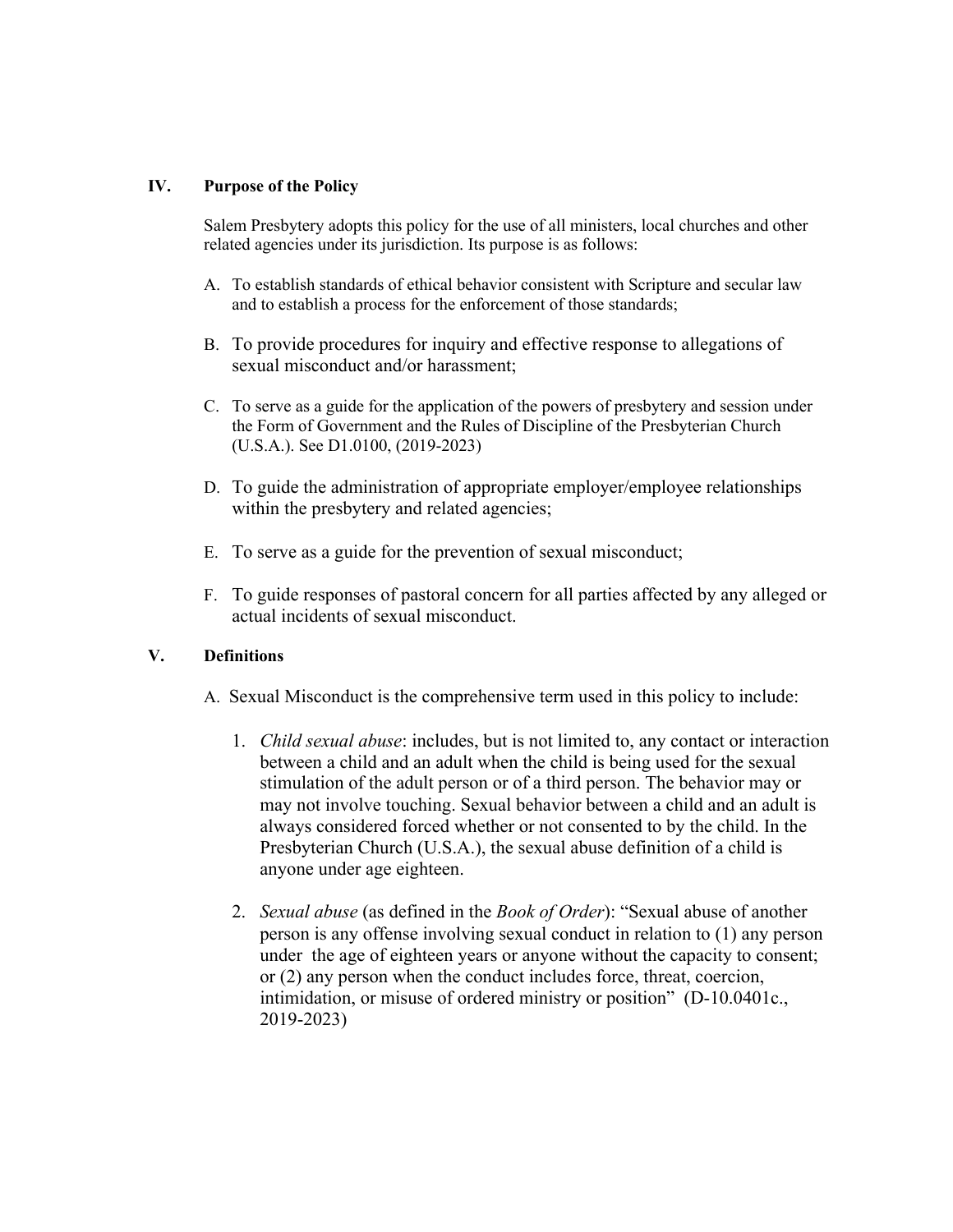- 3. *Sexual harassment* (as defined for this policy): unwelcome sexual advances, requests for sexual favors, and other verbal or physical conduct of a sexual nature constitute sexual harassment when:
	- a. submission to such conduct is made either explicitly or implicitly a term or condition of an individual's employment, or their continued status in an institution;
	- b. submission to or rejection of such conduct is used as the basis for employment decisions affecting such an individual;
	- c. such conduct has the purpose or effect of unreasonably interfering with an individual's work performance by creating an intimidating, hostile, or offensive working environment;
	- d. an individual is subjected to unwelcome sexual jokes, unwelcome or inappropriate touching, or display of sexual visuals that insult, degrade, and/or sexually exploit men, women, or children.
- 4. *Rape* or sexual contact by force, threat, or intimidation.
- 5. *Sexualized behavior or conduct:* behavior that communicates sexual interest and/or content. Examples include, but are not limited to, displaying sexually suggestive visual materials; making sexual comments or innuendo about one's own or another person's body; touching another person's body; touching another person's body/hair/clothing; touching or rubbing oneself in the presence of another person; kissing; and sexual intercourse. Sexualized behavior can be a form of sexual misconduct when this behavior is unwanted by the recipient or witness, is a violation of society's or the Church's law, breaks the sacred trust in the ministerial role, or violates the vows taken at membership or ordination.
- 6. *Sexual Malfeasance*: broken trust resulting from sexual activities within a professional ministerial relationship that results in misuse of office or position arising from the professional ministerial relationship. Marital infidelity on the part of ministerial leaders, whether with church members or non-church members, is considered a form of sexual malfeasance that results in broken trust.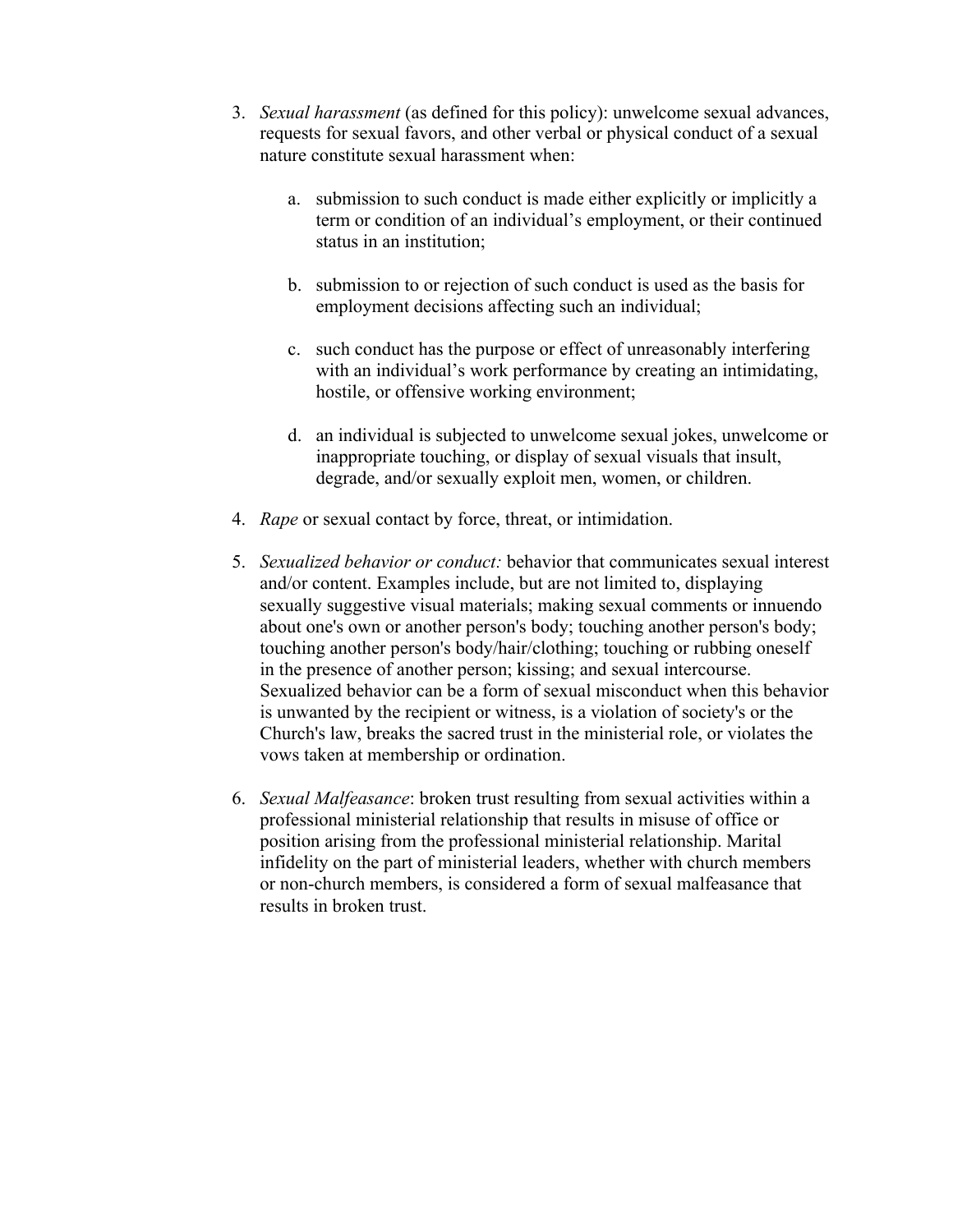7. *Misuse of technology*: use of technology that results in sexually harassing or abusing another person, including texting or emailing suggestive messages and images to persons with whom one has a ministerial relationship. It is never appropriate to view pornography on church property. When misuse of technology includes a person under the age of eighteen, it is considered child abuse. There is never an expectation of personal privacy when using technological equipment owned by a church or church entity or within the context of ministry.

## **VI. Prevention and Education**

The presbytery will provide educational programs and training in pastoral care and disciplinary procedures aimed at preventing sexual misconduct. The goals of this education and training will include:

- A. Recognition of the imbalance of power between religious leaders and those in their care.
- B. That religious leaders understand the necessity of maintaining appropriate boundaries as well as establishment and maintenance of professional and caring environment and demeanor, thereby ensuring the confidentiality of the parishioner/client and the protection of both parishioner/client and leader.
- C. That religious leaders be aware that frequent pastoral calling visits, frequent phone conversations, extended time together, and physical touching, hugs, and kisses may be associated with sexual advances and are HIGH RISK BEHAVIORS which may be perceived as unwelcome or an infringement on the rights of others.
- D. The importance of all clergy in having partner with whom they meet regularly, since their role invites trust and dependence and because they are often in a one-on-one setting with persons who respect and depend on them.
- E. The importance of religious leaders who counsel or provide spiritual direction to observe professional precautionary measures such as: limiting time spent with each counselee or directee, making sure that there are other people around the buildings during sessions, and observing a professional caution regarding touching of counselee/directee.
- F. The importance of religious leaders in specialized ministry who are providing counseling to be in a supervisory relationship with a licensed psychotherapist.
- G. The importance of religious leaders in specialized ministry who are providing spiritual direction to be in direction themselves as well as having a supervising spiritual director.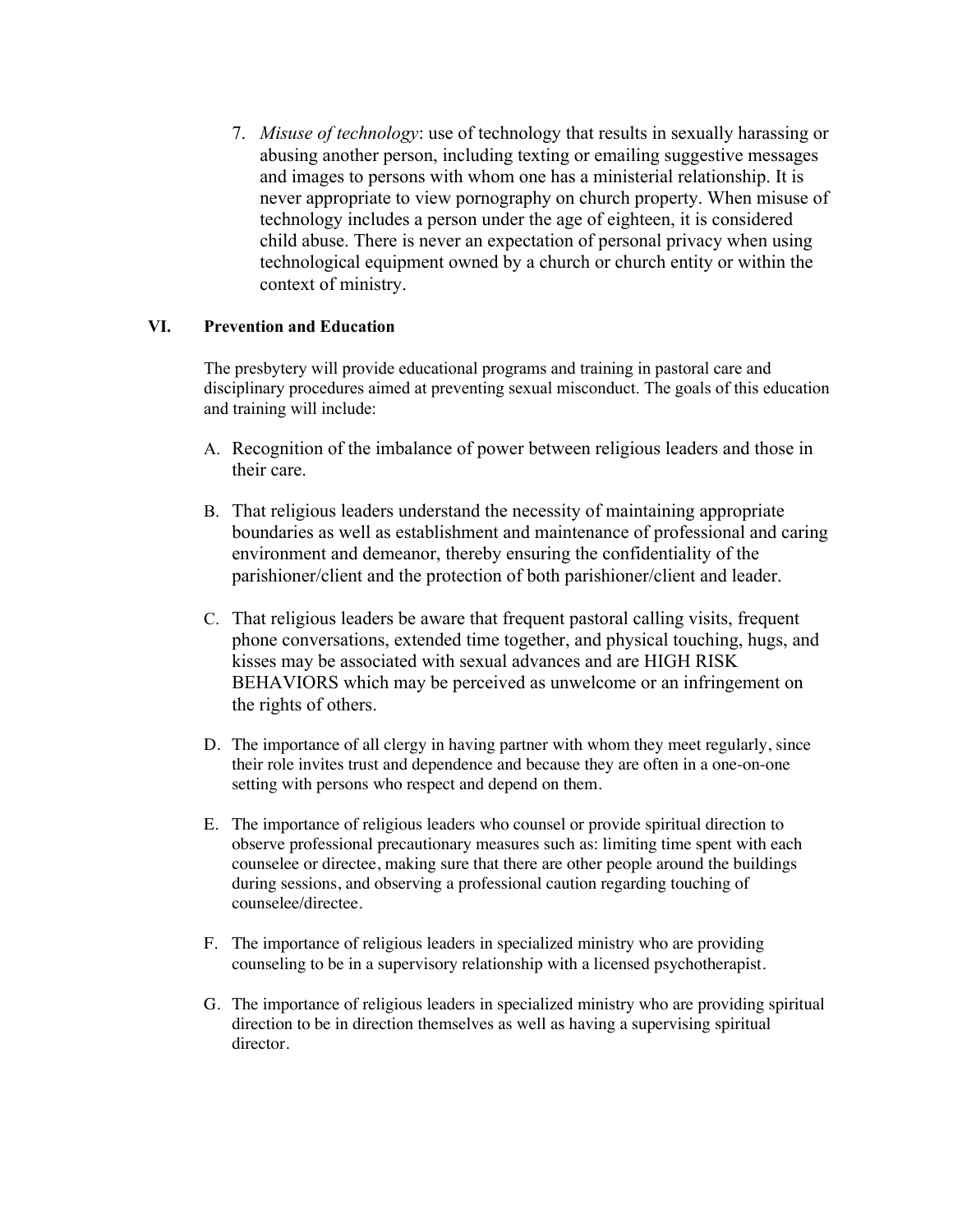H. That religious leaders be aware of how various forms of social media and technology are appropriately used in ministry settings and leadership relationships.

# **VII. Sexual Misconduct Prevention Training Policy & Procedures**

Training shall be attended by all Teaching Elders and Certified Christian Educators and Commissioned Ruling Elders, and all others serving Salem Presbytery (Members of Presbytery). Training is open to all church and judicatory staff.

- A. Requirements of Members:
	- 1. Training is required upon joining the presbytery within 8 months on the field.
	- 2. Training is required to be renewed every three years.
	- 3. Training program must meet the approval of the COM.
- B. Requirements of COM:
	- 1. On-going training will be offered on a virtual platform at CongregationU
	- 2. Compliance with this policy will be monitored by the COM Task Force on Policy and Compensation and recorded by the Administrative Assistant. A copy of compliance documents will be kept in the minister's permanent file.
- C. Accountability of Members:
	- 1. It is the responsibility of the Teaching Elder, Certified Christian Educator or Commissioned Ruling Elder to stay current and compliant to the policy.
	- 2. The Clerk and presbytery staff will keep documentation of training.
	- 3. The Clerk will publish in the Presbytery Meeting Packet annually the names of those who are currently out of compliance with this policy.
	- 4. A quarterly report of compliance dates will be provided to the COM Task Force on Policy and Compensation.
	- 5. A call, contract and listing on the Pulpit Supply List will not be approved by COM unless there is compliance with this policy.
	- 6. A person already in a call, contract, or listed on the Pulpit Supply List but out of compliance with this policy is subject to action by the Commission on Ministry (see E below).
	- 7. The church/employing agency shall cover the total cost of Salem Presbytery's triennially mandated sexual misconduct training.
	- 8. Upon completion of CongregationU training, the Teaching Elder, Certified Christian Educator or Commissioned Ruling Elder will send a copy of their certificate to the Presbytery's Administrative Assistant.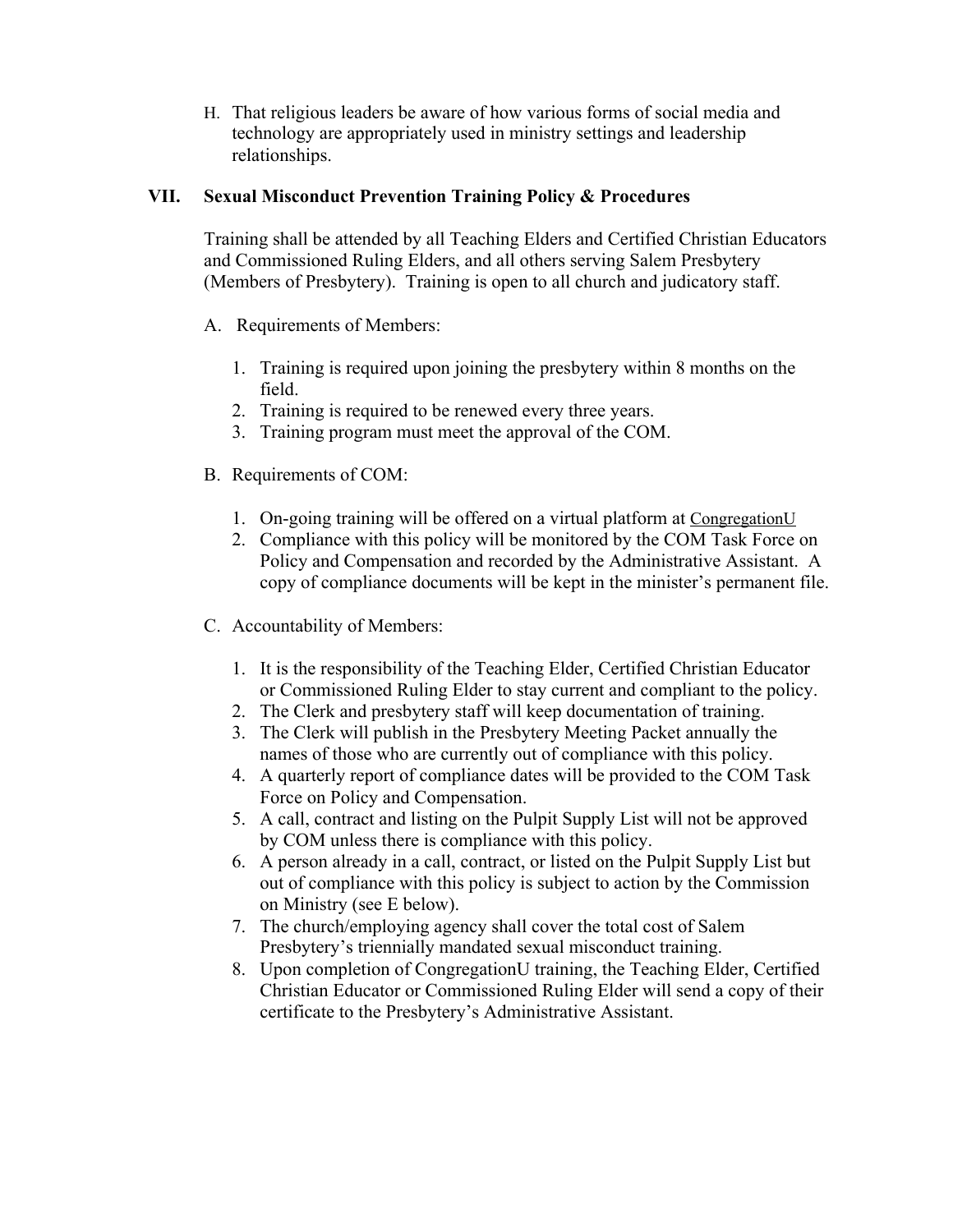- D. Accountability of COM:
	- 1. The COM through the Task Force on Policy and Compensation shall schedule the trainings and secure leadership.
	- 2. The COM Task Force on Policy and Compensation shall follow-up with non-compliant members including a letter with information about accessing boundary training copied to the member and Clerk of Session if employed in a congregation.
- E. Consequences:
- 1. Letter from Stated Clerk & COM to employer of pastors/CLPs/DCEs in church or validated ministries stating the failure of the person to comply with required policy. Also inform the organization that presbytery cannot offer support to the employer should a matter related to the policy arise.
- 2. Letter from Stated Clerk & COM to any member of presbytery not covered in #1, stated that they are in violation of the policy and will be removed from any and all endorsed lists of presbytery, including Pulpit Supply list.

### **VIII. Responses to Allegations of Sexual Misconduct**

A. Principles

In responding to allegations of sexual misconduct, members, officers, and employees of the church should seek healing and assure the protection of all persons. Where possible, the privacy of persons should be respected and confidentiality of communications should be maintained.

In responding to allegations of sexual misconduct, members, officers, and employees of the church should seek to uphold the dignity of all persons involved, including persons who are alleging harm, persons who are accused of sexual misconduct, and the families and communities of each.

The PC(USA) has jurisdiction over its members, officers, and employees such that if a member, officer, or employee is alleged to have committed an offense against Scripture or the PC(USA) Constitution, the church has the duty to inquire into the allegations and, if the allegations are proven, to correct the behavior of the member, officer, or employee and ensure the safety of others in the community. Allegations of sexual misconduct are always considered allegations of offense against Scripture or the PC(USA) Constitution that trigger the disciplinary processes of the PC(USA) set forth in the *Book of Order*.

If the person accused of sexual misconduct is no longer a member, officer, or employee of the PC(USA), but the conduct occurred while the person was acting on behalf of the PC(USA), the church does not have jurisdiction to correct the behavior, but it does have a duty to hear the allegations of offense and to take measures to prevent future occurrences of harm. The council may appoint an administrative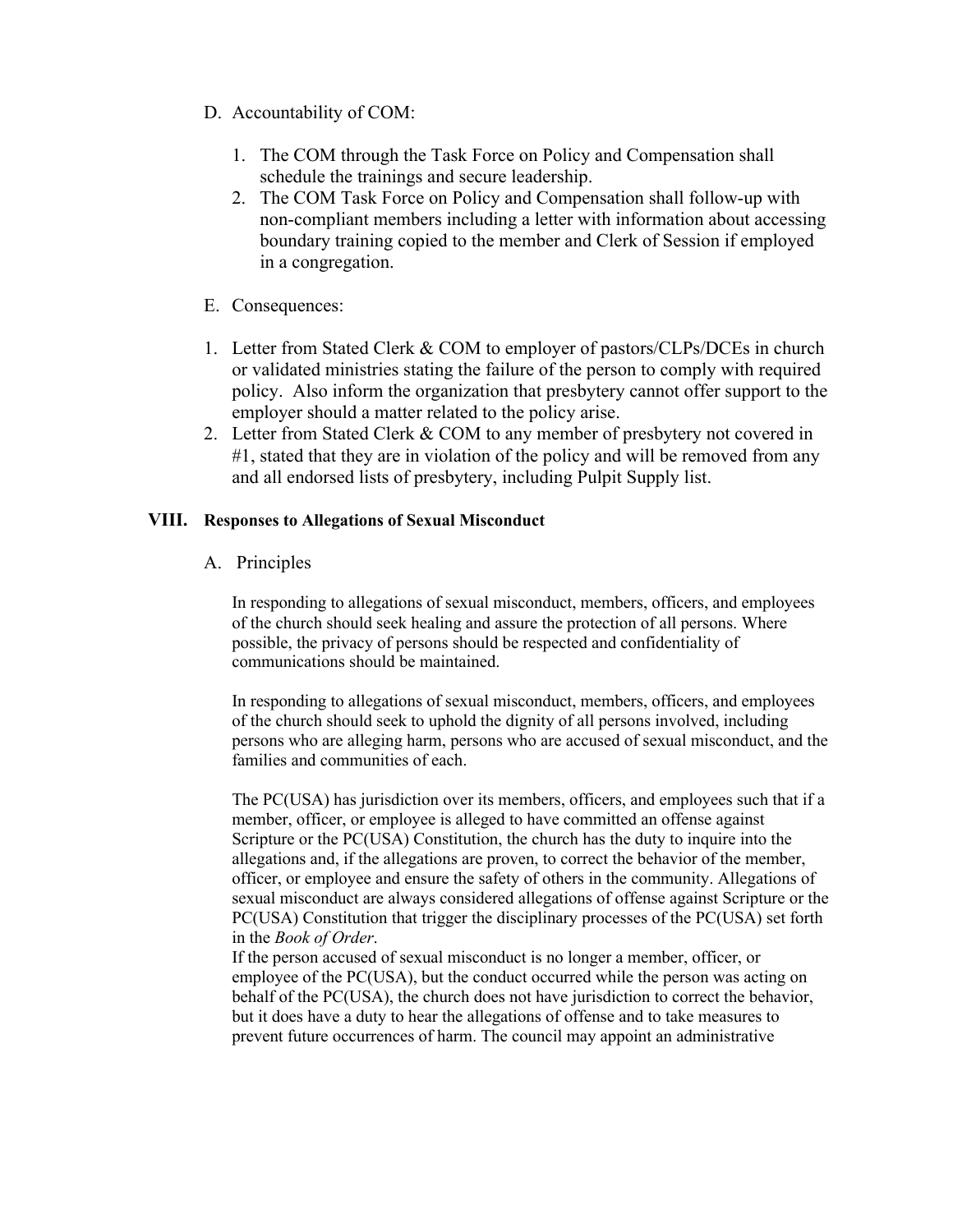committee or commission to hear the allegations of sexual misconduct. The council may also take measures to prevent future occurrences of harm through education and policy.

### B. Reporting Requirements

#### *1. Reporting Sexual Misconduct*

A person who needs to report that a member, officer, employee, or volunteer of the PC(USA) has committed sexual misconduct is encouraged to seek guidance from a PC(USA) teaching elder or ruling elder regarding filing the report.

Congregation: If the person who is accused of committing sexual misconduct is a member, ruling elder, deacon, volunteer, or employee of a congregation, the report of allegations should be made to the teaching elder, the clerk of session, or the chair of the personnel committee. If the accused is a member or officer of the church, the church will respond by using the procedures set forth in the Rules of Discipline of the *Book of Order*. If the accused is a non-member employee or volunteer, the church will respond by using procedures set forth by the session of the congregation.

Presbytery: If the person who is accused of committing sexual misconduct is a teaching elder member, the report of allegations should be made to the stated clerk of the presbytery. The report of the allegation should be made in writing using the procedures set forth in the Rules of Discipline of the *Book of Order*. If the person who is accused of committing sexual misconduct is a volunteer or nonmember employee of the presbytery, the report of allegations may be made to any of the staff or volunteers of the presbytery. The presbytery will respond by using procedures set forth by policy or bylaws of the presbytery.

#### C. Response Procedures

Reports of allegations of sexual misconduct can occur in a variety of ways. Because the Presbytery or its congregations cannot control to whom the victim of sexual misconduct will speak first, it is important that officers, employees, and persons highly visible to church members and visitors understand how reports of incidents are channeled to the proper person. The allegations may come from persons who have or who do not have a formal relationship with the PC(USA) and may be made to a variety of officers or leaders within the PC(USA). It is the duty of these officers to see that any allegation of sexual misconduct is reported appropriately keeping in mind the mandatory reporting requirements for allegations of child abuse which are contained in a separate Child Protection Policy.

Reports of allegations of sexual misconduct should never be taken lightly or disregarded and allowed to circulate without concern for the integrity and reputation of all parties involved. Reports of allegations should be dealt with as matters of highest confidentiality, both before and after they have been submitted to appropriate authorities as outlined below.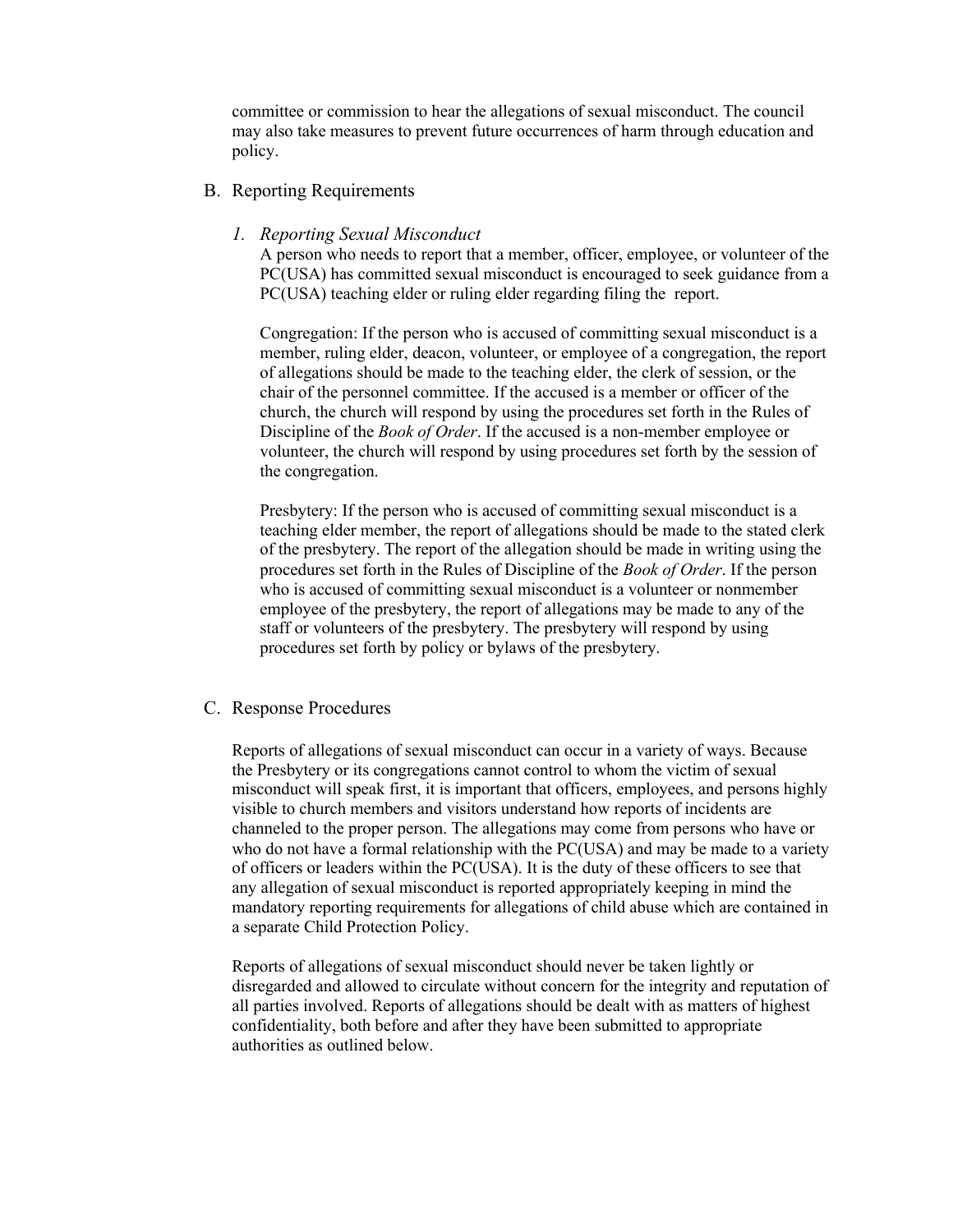## 1. Non-Judicial Report Procedures

An accuser may for one reason or another not be able at the time to sign and file a judicial accusation (see form in appendices). However, the concern can still be registered as a non-judicial concern. Registering a non-judicial concern serves two purposes:

- a. If multiple concerns are received, and a pattern is discerned then judicial actions may be warranted;
- b. Should at some later date a judicial accusation be made against a person then registered concerns can be reviewed to form a more complete understanding of the situation.
- c. A non-judicial concern is reported just like a judicial concern (see appendices) except that the written document is kept under seal by the clerk of the appropriate jurisdiction for three years and destroyed if no further concerns or accusations are filed.

## 2. Judicial Report Procedures

An accuser may report alleged sexual misconduct to any of the following:

- a. The moderator of the accuser's church or the accused's church;
- b. The Commission on Ministry;
- c. The General Presbyter;
- d. The Stated Clerk of Presbytery.

The first of the above named persons to learn of alleged sexual misconduct must take the allegations seriously and confidentially. This person shall complete the Report of Suspected Sexual Misconduct (see appendices). The report shall immediately be delivered and called to the attention of the clerk of session of the appropriate church or the Stated Clerk of the presbytery. This should normally be done in less than five days. (Allegations against clergy are filed with the Stated Clerk of presbytery; allegations against lay persons fall to the appropriate body of jurisdiction.) Legal counsel shall be obtained by Salem Presbytery in the event that an allegation of sexual abuse is received, especially if there is some question as to whether a report to authorities must be made or if employment termination is to be considered.

NOTE: It has been determined through case law that there is no confessional protection in the Presbyterian Church (U.S.A.). Any incident of suspected sexual abuse of a minor, by a person covered by this policy, shall IMMEDIATELY be reported to Child Protective Services, local law enforcement, and/or the district attorney.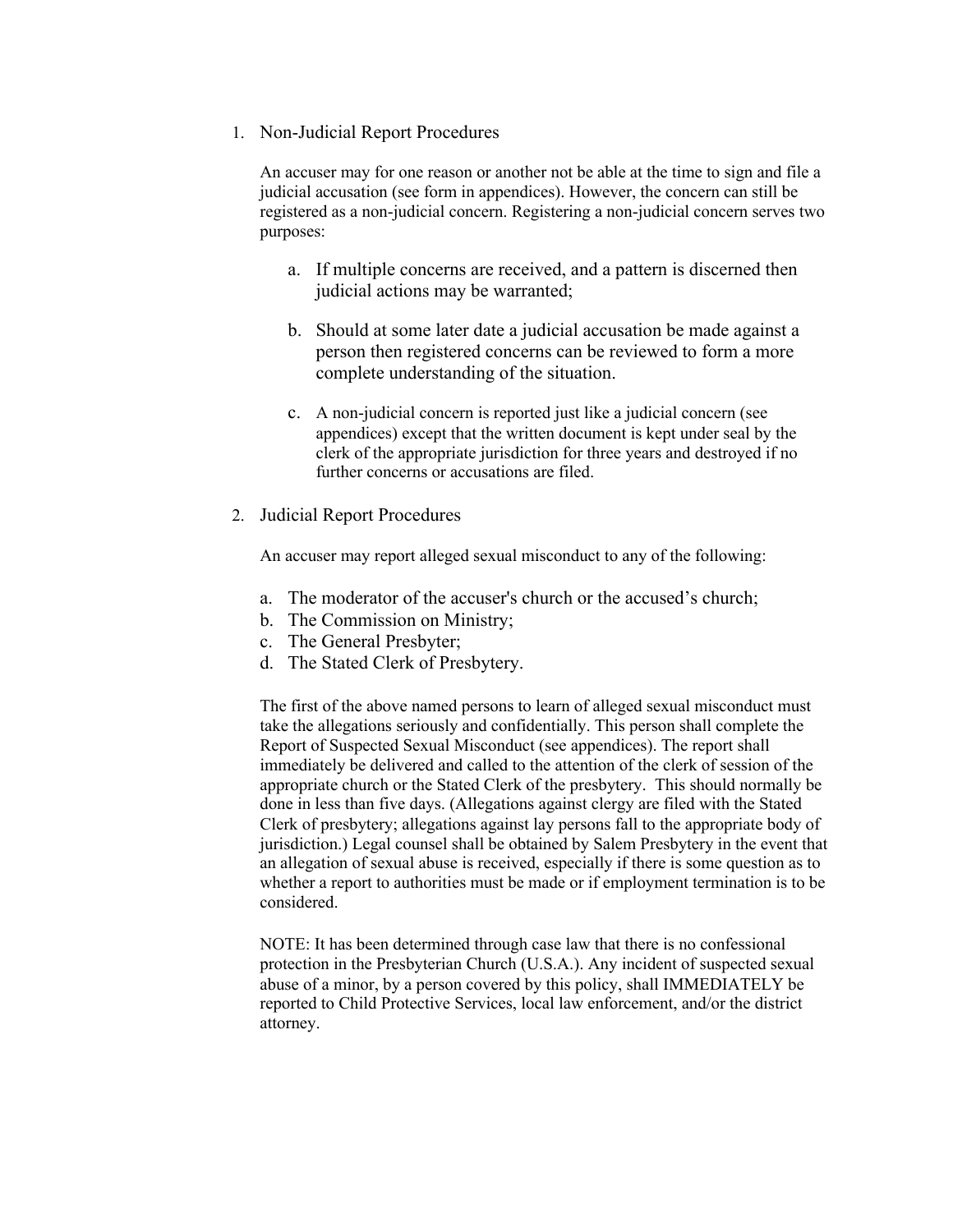- 3. Presbytery Judicial Response
	- a. Immediately upon receipt of the Report of Suspected Sexual Misconduct, the Leadership Team of Council, which includes the Clerk and the General Presbyter, shall appoint an Investigating Committee (I.C.) as stipulated in presbytery policy and the Rules of Discipline (D10.0201, 2019-2023).
	- b. The I.C. must promptly begin an inquiry into the allegations, having received orientation by the Stated Clerk, as delay may cause further harm to all parties involved. The I.C. will conduct a thorough investigation as called for in D-10.0200 (2019-2023).
	- c. The requirements of notice to the accused contained in the Book of Discipline are incorporated herein by reference D10.0202 (2019-2023).
	- d. Administrative leave is a nonprejudicial action invoked when deemed necessary by the permanent judicial commission (PJC).
	- e. When a written Report of Suspected Sexual Misconduct has been received against a teaching elder, the stated clerk receiving the allegation shall immediately communicate the allegation to the permanent judicial commission (PJC) which shall designate two members to determine whether the accused shall be placed on a leave of absence during the resolution of the matter.
	- f. The designated members of the permanent judicial commission, after giving the accused the opportunity to be heard, shall determine whether the risk to the congregation and to potential victims of abuse, when considered in light of the nature and probable truth of the allegations, requires a leave of absence or other restrictions upon the minister's service. Such leave or restrictions will continue until resolution of the matter in one of the ways prescribed in the Rules of Discipline or is altered or removed by the designated members of the commission.
	- g. If the designated members of the commission determine that no leave or restriction is required, the investigating committee shall be free at any point in its investigation to present additional evidence to the designated members supporting the imposition of a leave or other restrictions.
	- h. Administrative leave is appropriate if there is some likelihood that a similar offense as alleged may occur during the period of investigation and/or trial; or if it appears necessary to preserve the peace and purity of the congregation, related organization, or sponsored activity. Administrative leave is preventative, not punitive.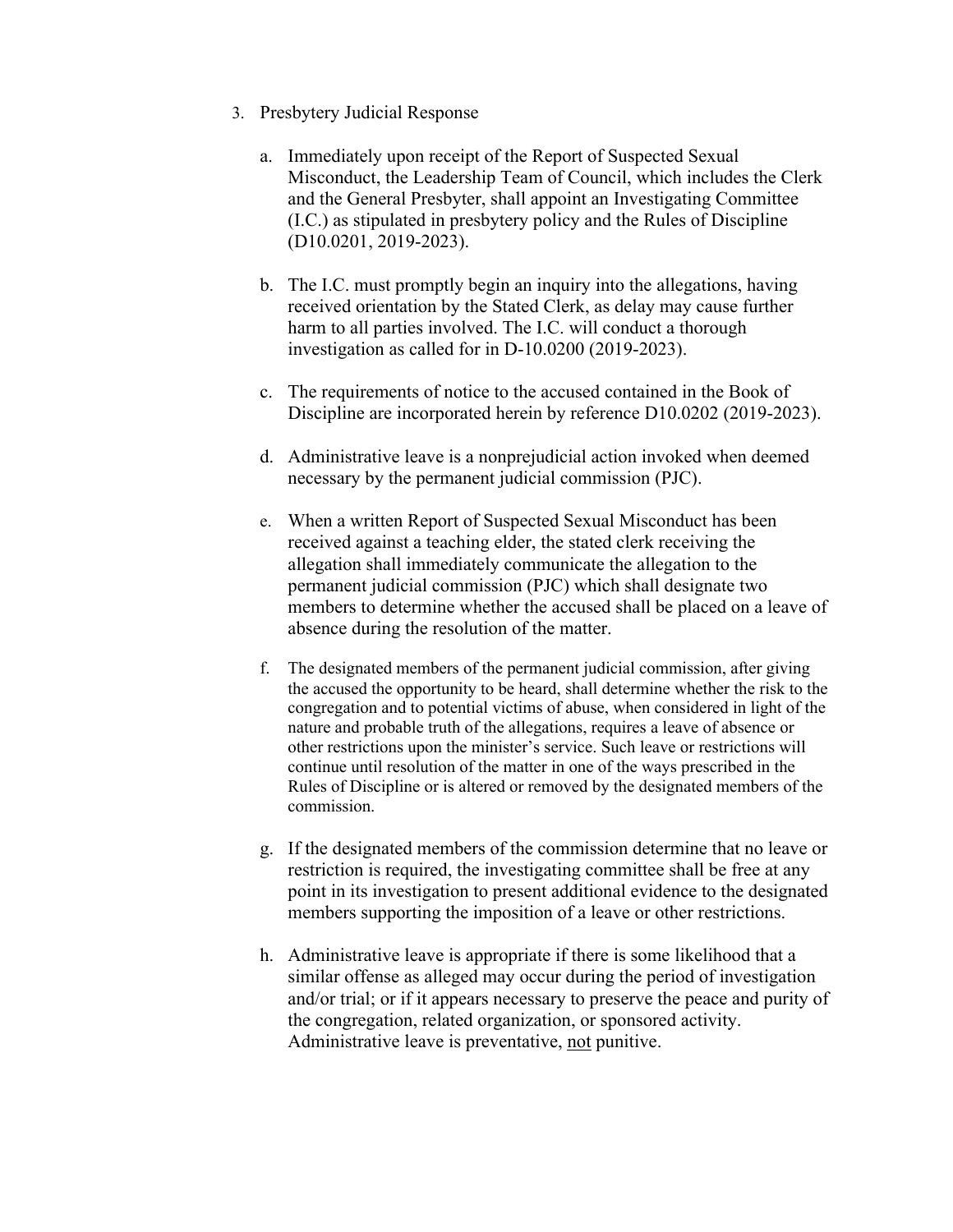- i. If administrative leave is deemed appropriate, the COM shall immediately begin work with the session and congregation addressing issues of pastoral leadership and assisting in the interpretation of the process being undertaken**.**
- j. If the I.C. finds the allegations to be unsupportable, the report of that finding is forwarded to the Stated Clerk who shall then report that finding to the presbytery.
- k. If at any time during the investigation the accused admits to the allegations, the investigation shall proceed to its conclusion, the charges shall be filed with the Permanent Judicial Commission (PJC) along with the signed statement of the accused, and a settlement of consequences may be mediated. (See Addendum A for resolution suggestions.)
- l. If the accused does not concur with the allegations, charges may be filed with the PJC and the judicial process is to continue, per Dl0.0400ff, 2019-2023.

The degrees of censure are listed in D12.0100 (2019-2023), and the terms of restoration in D12.0200 (2019-2023). The PJC is encouraged to consult with other governing bodies for sentencing appropriate to the offense.

### 4. Presbytery Pastoral Response

Feelings of guilt, shame, anger, mistrust, lowered self-esteem, unworthiness, and feelings of alienation from God, self, the religious community, and family, are injuries frequently suffered by those affected by sexual misconduct (these include among others the victim(s), the accused, the accuser, families and coworkers, the congregation, other employing entities, and the presbytery). It is important for the presbytery to be sensitive to the pain of all those involved and their need for healing and to act by making appropriate pastoral care available.

# a. Victim and Family

The presbytery will offer to provide pastoral care to the victims of sexual misconduct and their families through an advocate. If the victim or family at first refuses care, the presbytery should continue to offer this assistance throughout the process. Above all, the presbytery will NOT act in a self-protective manner by ignoring the victims and their families.

# b. Congregation (or employing entity)

The COM, recognizing that allegations may polarize the congregation, damage morale, and create serious internal conflicts, may need to meet with the session to inform them of the allegations toward a religious leader related to that congregation. After a briefing on the judicial process, the COM may assist the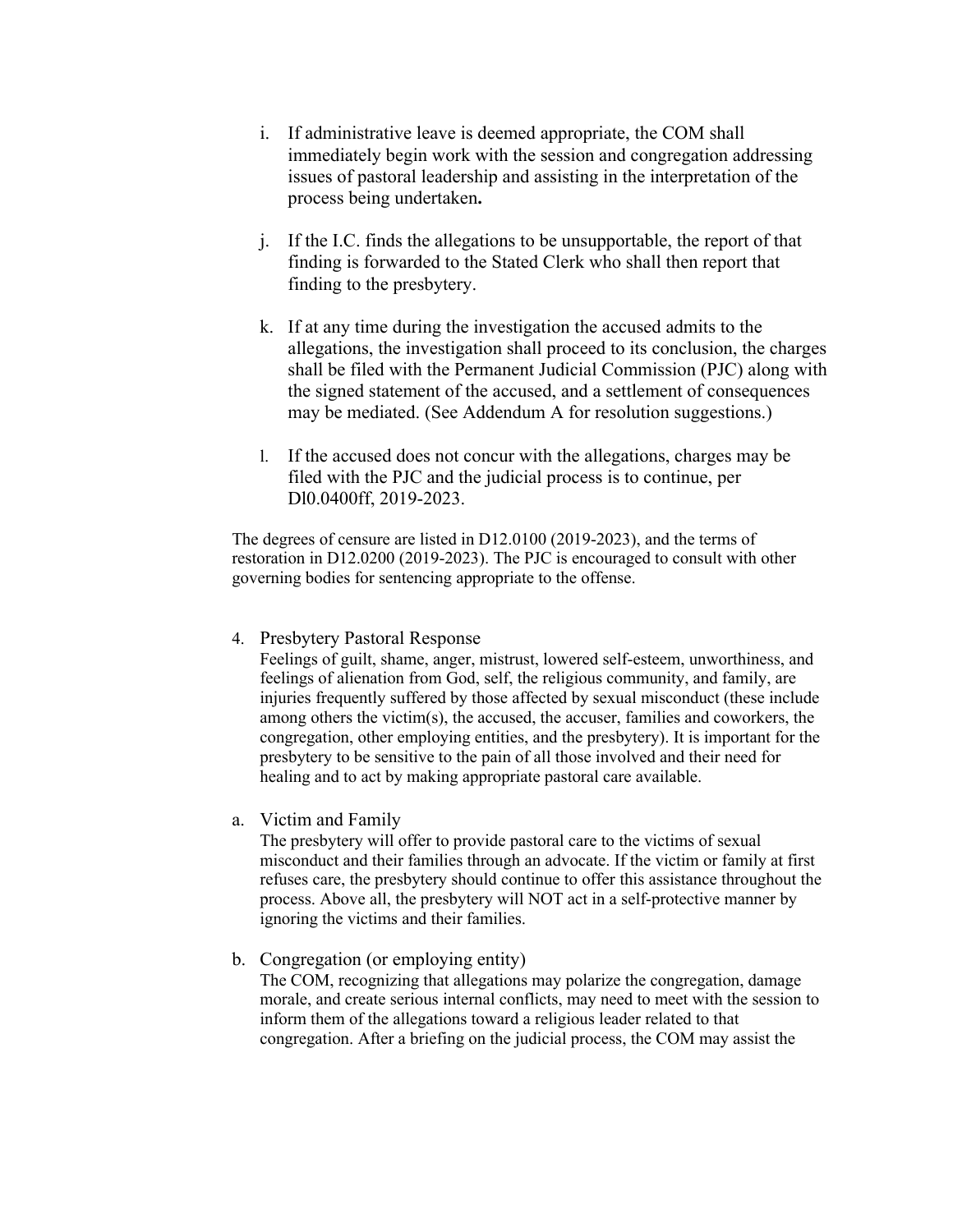session in planning their care for the congregation through this time.

c. Accused and Family

The presbytery will offer to provide pastoral care for the accused as well as his/her family through a liaison. If the accused is a minister, this is the responsibility of the COM (G-3.0307, 2019-2023). Any representative of the presbytery is not to make any presumption of guilt or innocence, and must be aware that the accused is wounded by the experience. When charges against the accused are not sustained, it is vital that the presbytery publicize this fact as widely and quickly as is appropriate.

### **IX. Statute of Limitations**

Allegations of sexual misconduct should be made to the proper officers of the presbytery as promptly as possible. However, there is no time limit on the filing of charges in cases of sexual misconduct (D-10.0401, 2019-2023). Child sexual abuse may not be recognized until the victim of abuse reaches adulthood. A person victimized when an adult may not recognize the abuse or be willing to come forward with an allegation for many years.

## **X. Compliance and Distribution**

All continuing members of the presbytery, its employees, and volunteers in high risk positions, e.g. youth ministry, camp counselors, etc. shall be required to sign a statement (see appendices) acknowledging that they have received a copy of this document and that they agree to conduct themselves in accordance with the policy contained herein. It will also be distributed to the sessions of all churches in the presbytery and made available to their church members upon request. Furthermore, a summary statement of the policy and other significant portions of this document shall be posted in all church entities.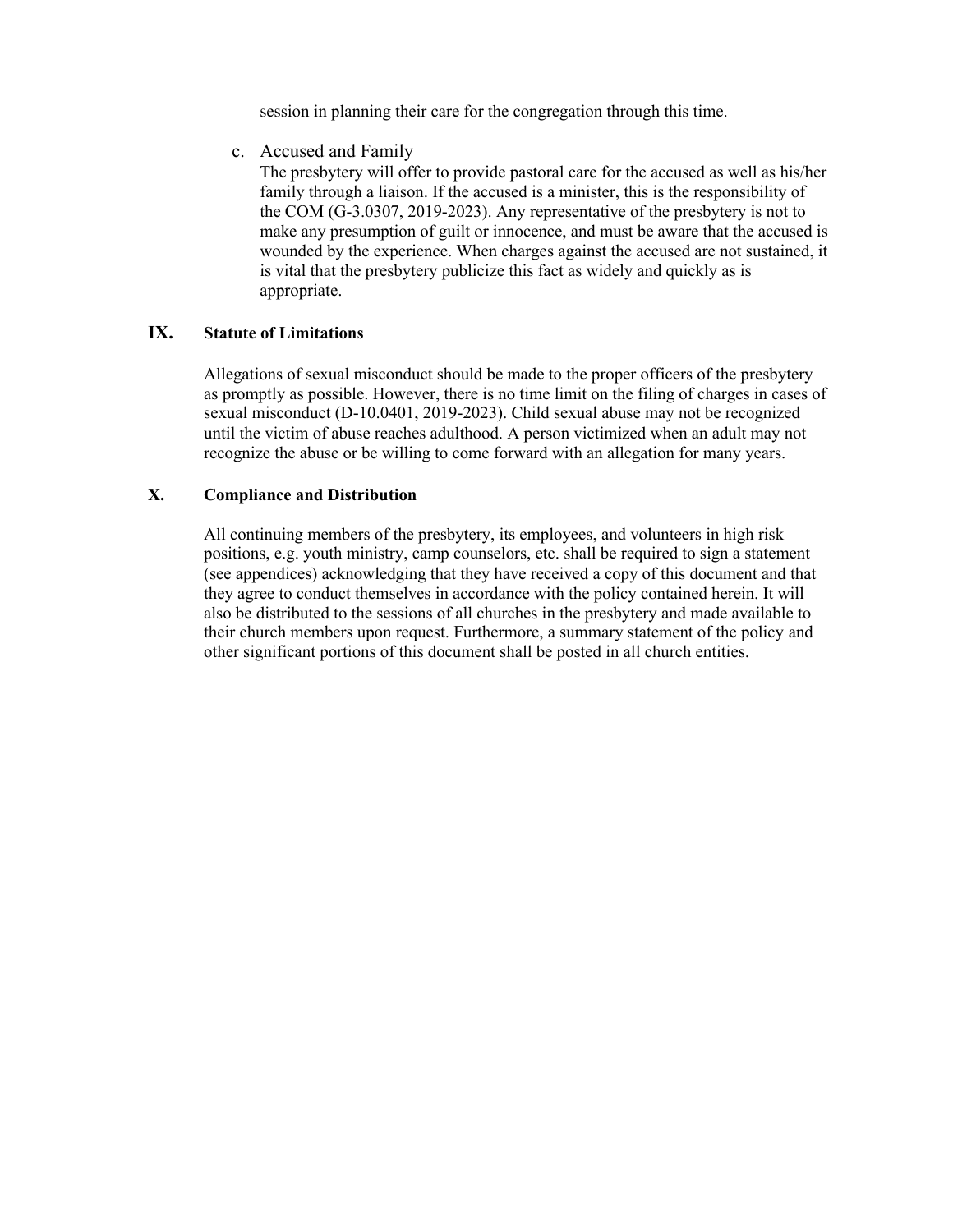# **Appendix A**

### Definitions

*Accountability Partner* refers to a person thoroughly familiar with the ethical responsibilities of religious leaders and problems of transference likely encountered by such leaders, whose role is to help the clergy/professional layperson to be alert to possible problems in maintaining appropriate boundaries in relationships with parishioners/clients.

*Accused* is the term used to represent the person against whom a claim of sexual misconduct is made.

*Accuser* is a term used to represent the person claiming knowledge of sexual misconduct by a person covered by this policy. The accuser may or may not have been the victim of the alleged sexual misconduct. A person such as a family member, friend, or colleague may be the accuser.

*Advocate* refers to the person(s) who provide ongoing support and accompaniment to the victim throughout the inquiry process and any subsequent proceedings. This may be a clergy or lay person, with special training for this task, who will have their out of pocket expenses covered by the presbytery.

*COM* when abbreviated, refers to the Commission on Ministry of the Salem Presbytery (G-3.0109, 2019-2023)

*Employee* is the comprehensive term used to cover individuals who are hired or called to work for the Church for salary or wages.

*Investigation/Inquiry* are the terms used in the Rules of Discipline to determine whether charges should be filed based upon the allegation of an offense received by the presbytery. (See Book of Order Dl0.0200, 2019-2023). It is the examination of information regarding alleged sexual misconduct.

*Investigating Committee* (I.C.) as defined in D1O.0201ff (2019-2023), is the body charged with performing the investigation/inquiry on behalf of the presbytery.

*Liaison* refers to the person who relates to the accused throughout the inquiry process and any subsequent proceedings, whose out of pocket expenses will be covered by the presbytery.

*Mandated Reporter includes a person under the PCUSA constitution who is mandated to report to the civil authorities any reasonably held belief that there will be future harm and is* also described by some states' laws as a person who is required to report any and all suspected incidents of child abuse, including child sexual abuse that come to their attention. State laws vary from defining "all persons having knowledge" as mandated reporters to specifying very limited lists of professions whose members are required to report.

*Permanent Judicial Commission* (P.J.C.) the body that decides cases. See Book of Discipline.

*Persons Covered* by this policy includes church members, church officers, teaching elders, and nonmembers who are employees or volunteers of the General Assembly of the PC(USA). All other councils or entities of the General Assembly are urged to create a sexual misconduct policy using the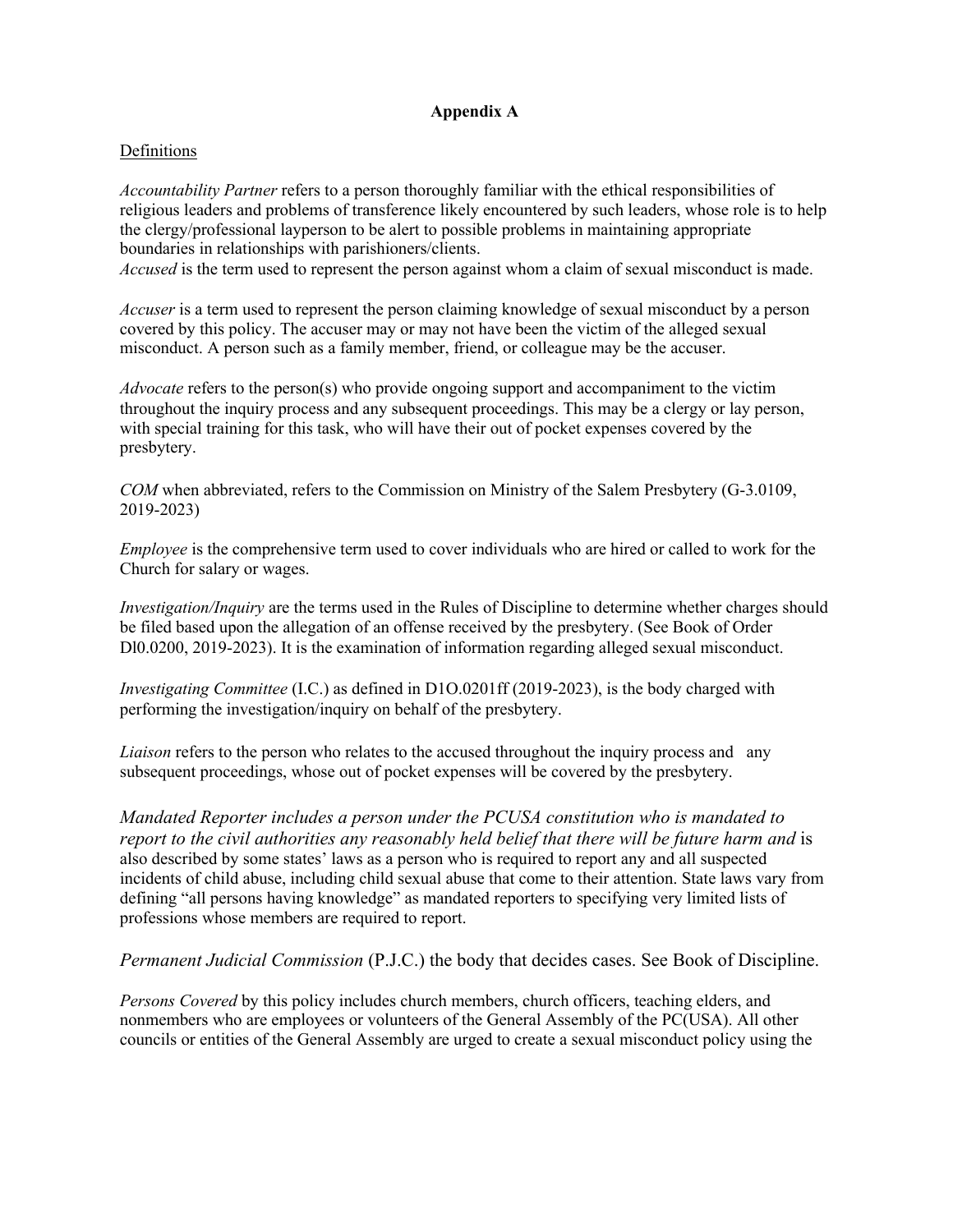guidelines set out in this policy.

*Response* is the action taken by the council or entity when a report of sexual misconduct is received. It may include (1) inquiry into facts and circumstances, (2) possible disciplinary action (administrative or judicial or both), (3) pastoral care for victims and their families and others, and (4) pastoral care and rehabilitation for the accused and care for their families.

*Civil Authorities* are the governmental bodies, whether city, county, state, or federal, who are given the responsibility to investigate, criminally prosecute, and/or bring civil charges against individuals accused of sexual crimes or offenses against adults and children.

*Secular Law* is the body of municipal, state, and federal laws and is often referred to collectively as civil and criminal law. Prohibited behavior addressed by this policy may result in criminal and/or civil charges filed under secular law.

*Victim* is a person claiming to have been harmed and/or abused by a person covered under this policy. *Volunteer* is the term used for those who provide services for the General Assembly of the PC(USA). Volunteers include persons elected or appointed to serve on boards, committees, and other groups. For purposes of this policy, volunteers are treated the same as employees.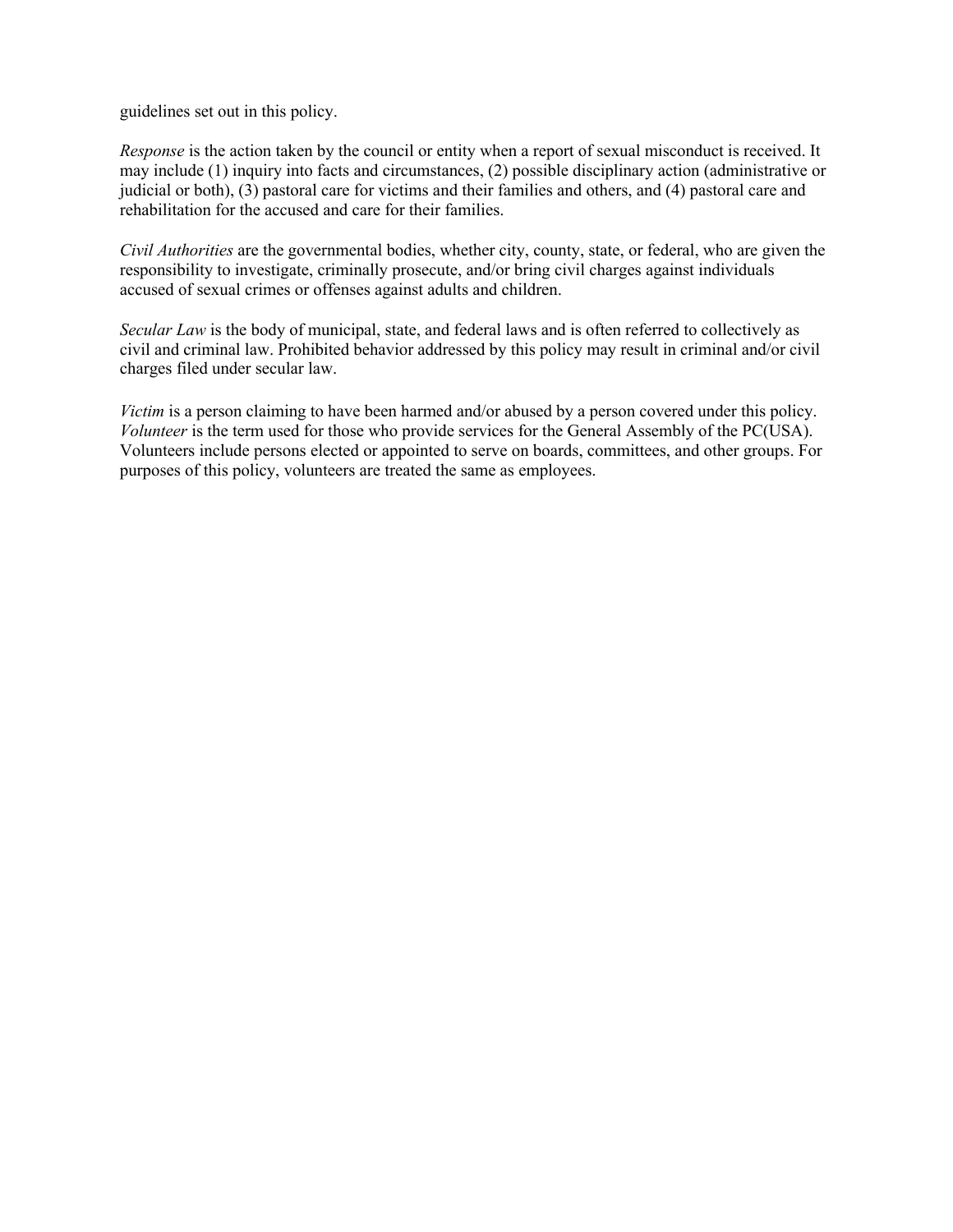Appendix B

#### **Report of Suspected Sexual Misconduct Page 1 of 2**

Reported by \_ Name and title \_ Address City, State, Zip\_

Telephone Date of Report\_

Person suspected of misconduct\_Name and title\_ Address \_

City, State, Zip Telephone\_

Other person(s) involved (victims) $\_\_\_\$  Name and title Age and Gender Address<br>City, State, Zip Code Telephone City, State, Zip Code

Witness (es) \_ Name and title \_ Age and Gender \_ Address \_ City, State, Zip Telephone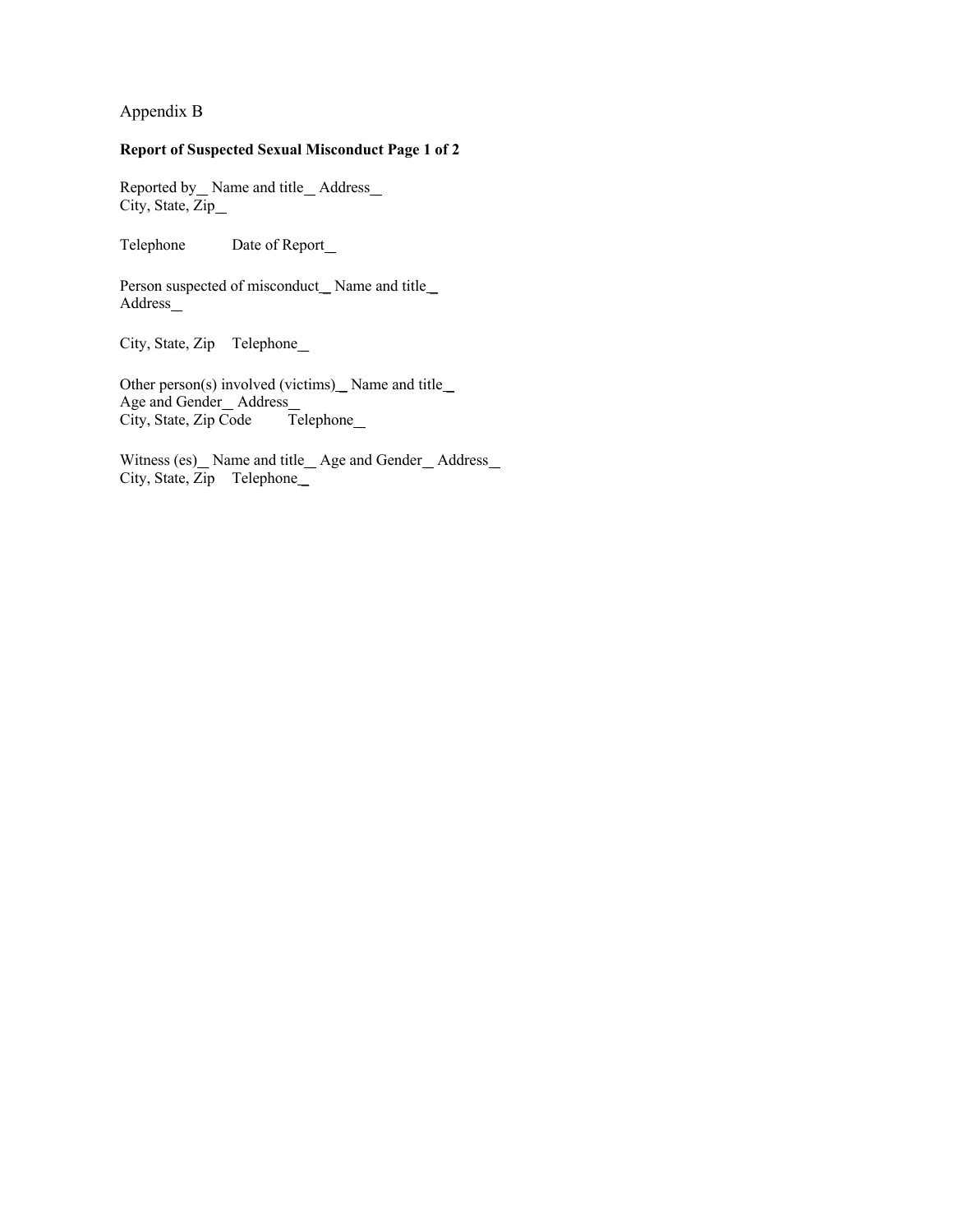# **Report of Suspected Sexual Misconduct Page 2 of 2**

Describe incident(s) of suspected sexual misconduct with as much detail as you are able, including date(s), time(s), and location(s):

Identify eyewitnesses to the incident, including names, addresses and telephone numbers, where available:

Other information which may be helpful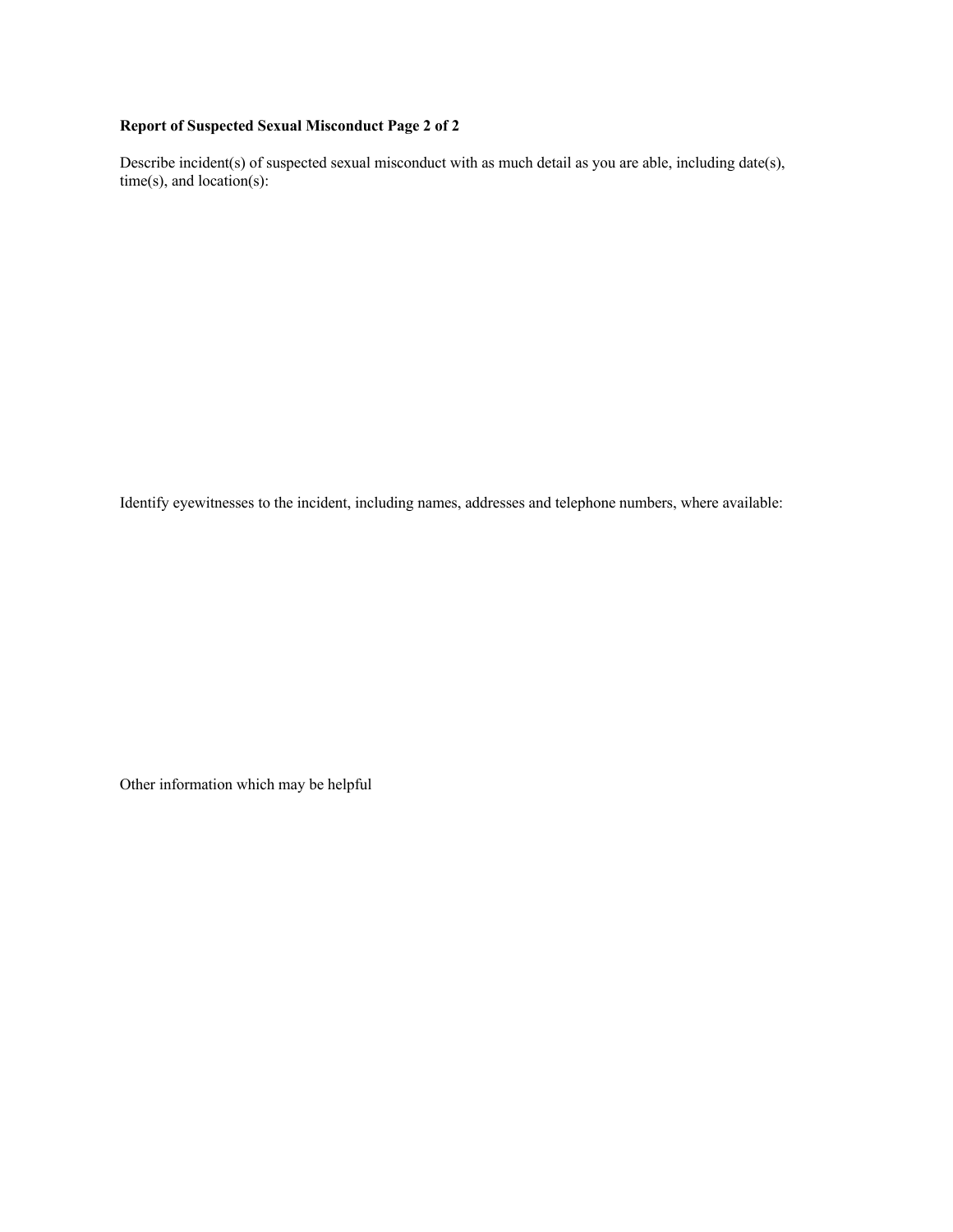#### **Appendix C Employment Questionnaire Page 1 of 2**

First Name \_Middle Last \_

Address City State Zip

Business phone Home phone

Have you ever been known by any other name? Yes No If yes, please provide other name Employment Record: (List current and previous employers for the last five years) Employed by Address\_

City, State, Zip\_

Your supervisor and title\_Phone\_ Employed from (Month/Year) to (Month/Year) Why did you leave?

Employed by Address City, State, Zip

Your supervisor and title Phone

Employed from (Month/Year)

to (Month/Year)

Why did you leave?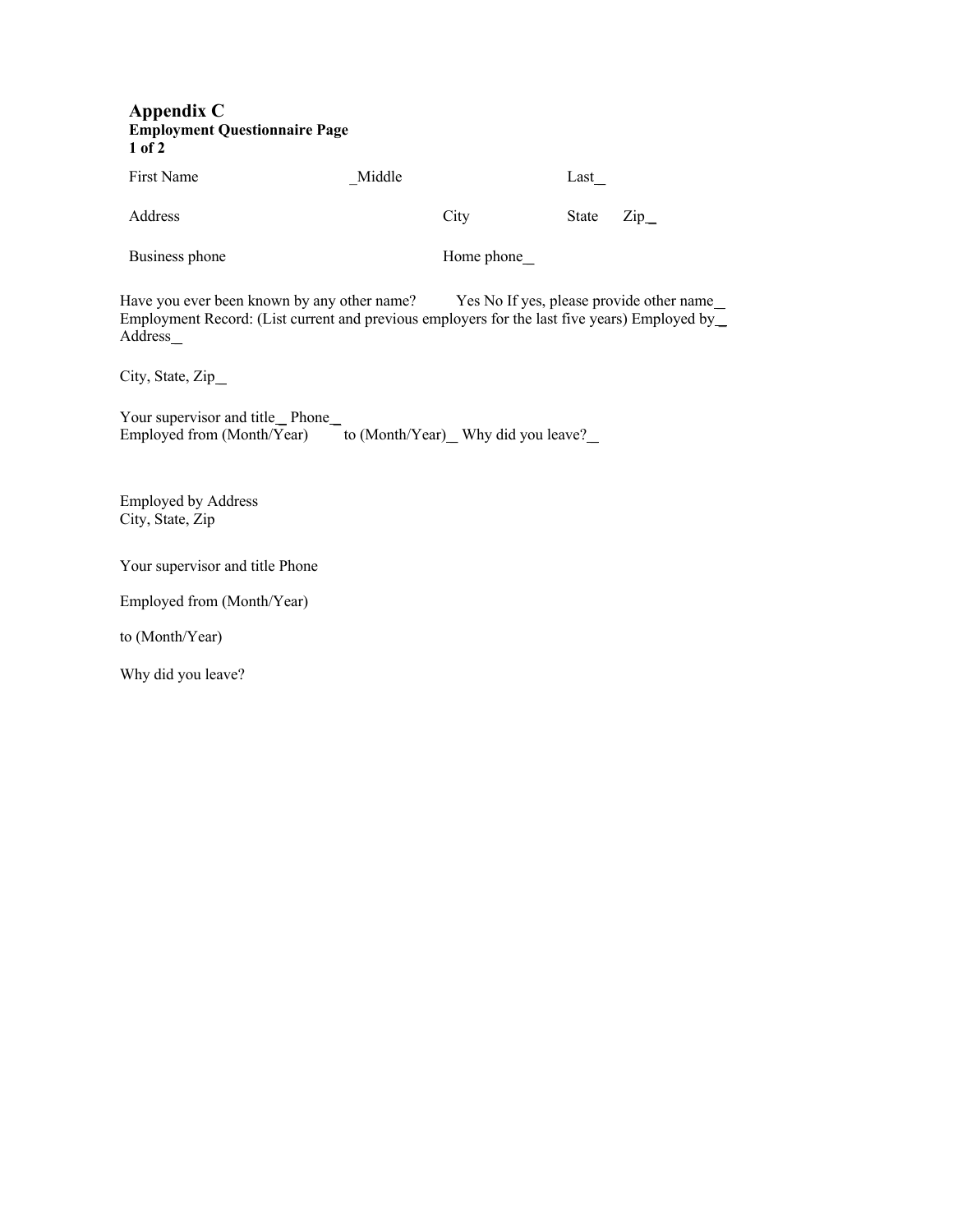#### Sexual Misconduct Employment Questionnaire

Please complete the following certification:

I certify that (a) no civil, criminal, ecclesiastical complaint has ever been sustained or is pending against me for sexual misconduct; (b) no criminal convictions, guilty or "no contest" pleas have been sustained or is pending against me to any criminal conduct (beyond sexual misconduct) (c) I have never resigned or been terminated from a position for reasons related to sexual misconduct; or (d) I have never been required to receive professional treatment for reasons related to sexual misconduct on my part. (e) I have never been accused of or participated in sexual misconduct (f) I am not aware of any personal traits or tendencies that could pose a threat to children or youth.

**My signature immediately below asserts to this certification and may be verified by Salem Presbytery to make any and all contacts necessary to verify my prior employment history, medical information, and to inquire concerning any prior arrest or criminal records or any judicial proceedings involving me as a defendant.** 

Signature \_\_\_\_\_\_\_\_\_\_\_\_\_\_\_\_\_\_\_\_\_\_\_\_\_\_\_\_\_\_\_\_\_\_\_\_\_\_\_\_\_\_\_\_\_\_\_\_ Date \_\_\_\_\_\_\_\_\_\_\_\_\_\_\_\_\_\_\_\_\_

NOTE: If you are unable to make the above certifications, you may instead give a description of the complaint, termination, or course of treatment you have been involved in, giving dates, names, and addresses of employers or physicians, the outcome of the situation, and any explanatory comments you care to add by attaching a separate page.

If the above certification cannot be made because of sustained or pending charges related to sexual misconduct, termination for reasons related to sexual misconduct, or civil or criminal charges, the following waiver must be signed, witnessed, and notarized.

#### **Release**

The information I have provided as an attachment to this document is accurate to the best of my knowledge and may be verified by the Salem Presbytery to make any and all contacts necessary to verify my prior employment history, medical information, and to inquire concerning any prior arrest or criminal records or any judicial proceedings involving me as a defendant. By means of this release, I also authorize any previous employer, any physician who has treated me (specifically including any psychiatrist, mental health professional, or psychologist possessing information as to prior mental or emotional illnesses or drug or alcohol abuse), and any law enforcement agencies or judicial authorities to release any and all requested information to the Salem Presbytery.

I have read this release and understand fully that the information obtained may be used to deny me employment or any other type of position in the Salem Presbytery. I also agree that I will hold harmless the Salem Presbytery, as well as any prior employer, psychologist, psychiatrist, mental health professional, physician, law enforcement authority, or judicial authority from any and all claims, liabilities, and cause of action for the release or the use of any information.

| Signature              | Date                                  |            |
|------------------------|---------------------------------------|------------|
| Witness Signature      | Date                                  |            |
| State of               | County of                             | Signed (or |
| attested) before me on | date by                               |            |
|                        | (name of individual). (Official Seal) |            |
|                        | Official Signature of Notary          |            |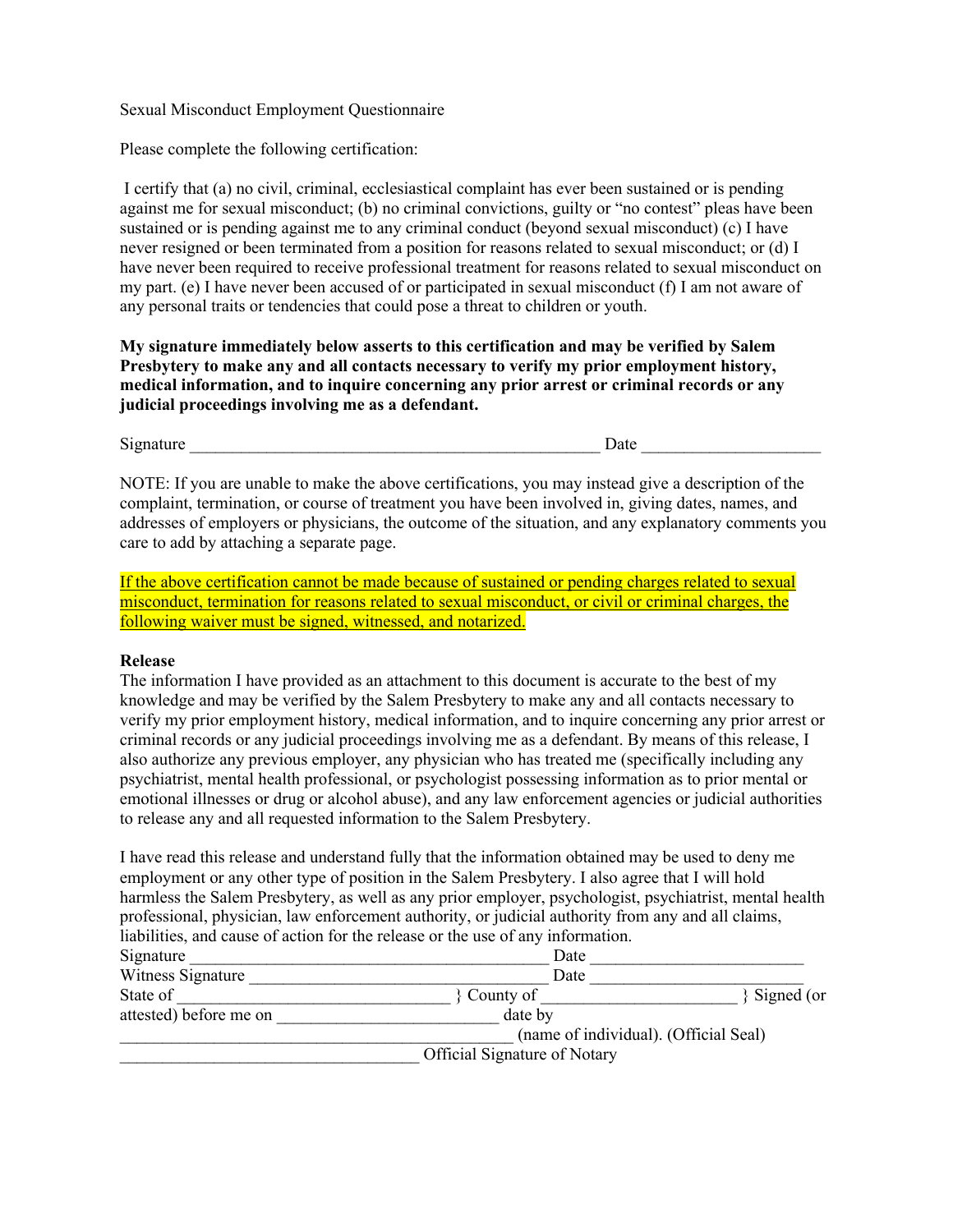\_\_\_\_\_\_\_\_\_\_\_\_\_\_\_\_\_\_\_\_\_\_\_\_\_\_\_\_\_\_\_\_\_ Notary's Printed or Typed Name My Commission Expires: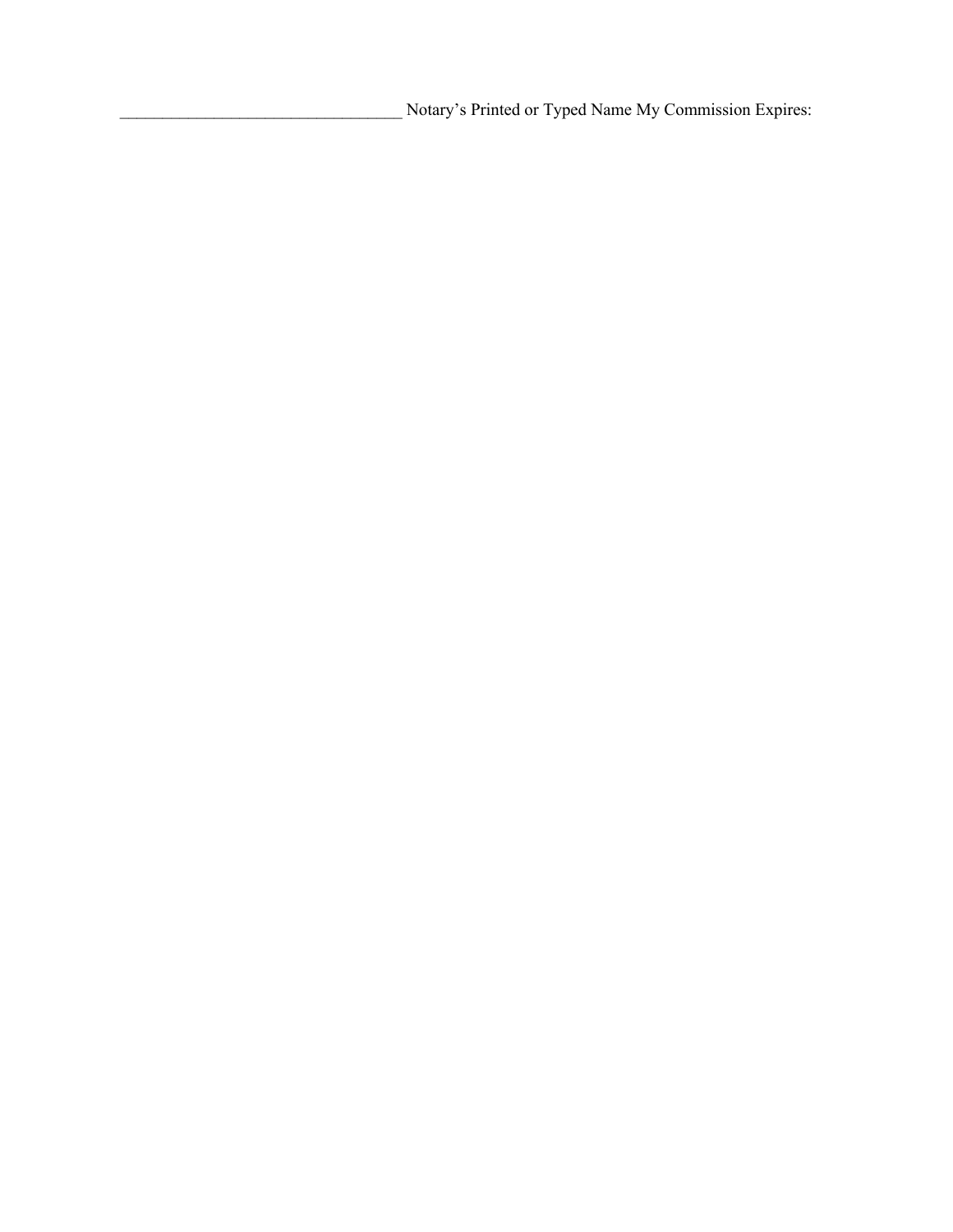#### Appendix C **Employment Reference**

If the information in this report alleges sexual misconduct as defined in the Policy and Procedures Sexual Misconduct Prevention of the Salem Presbytery, a copy of this employment reference in its entirety will be given to the accused.

Name of applicant\_

Reference or church contacted (if a church, identify both the church and person contacted):

Date and time of contact

Method of contact (telephone, letter, personal conversation)

Summary of conversation (summarize the reference ' s remarks concerning the applicant ' s fitness and suitability for the position, any allegations of sexual misconduct or child sexual abuse):

Name of person making this reference contact

Signature Date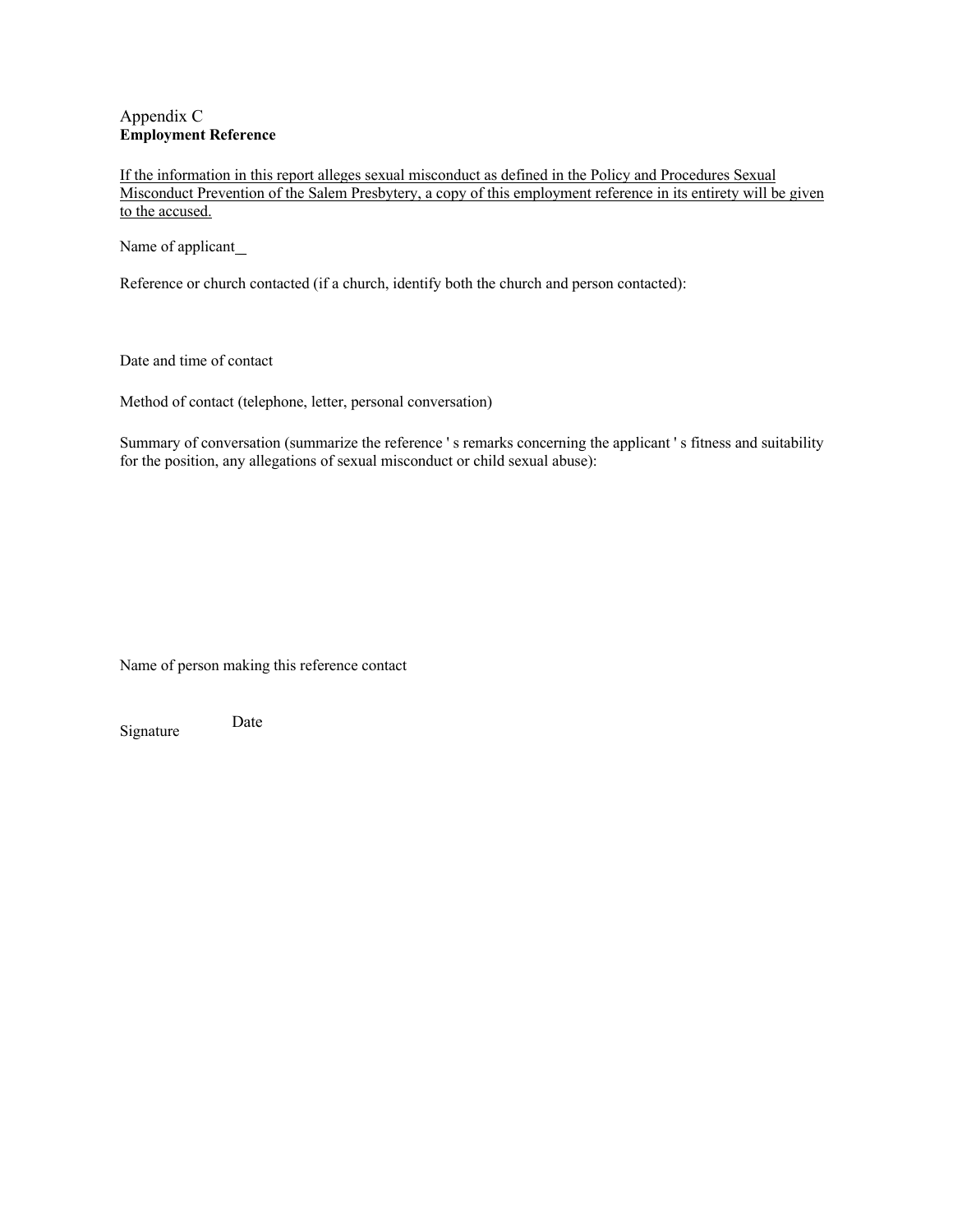### Appendix D **Acknowledgement of Receipt**

#### Policy and Procedures Sexual Misconduct Prevention Salem Presbytery

I hereby acknowledge that I received on (date) a copy of Policy and Procedures, Sexual Misconduct Prevention for the Salem Presbytery, and that I have read the policy, understand its meaning, and agree to conduct myself in accordance with the policy.

Name (Please Print)\_

Signature Date

A similar acknowledgment will be signed at such times as amendments or revisions to the policy are made and distributed.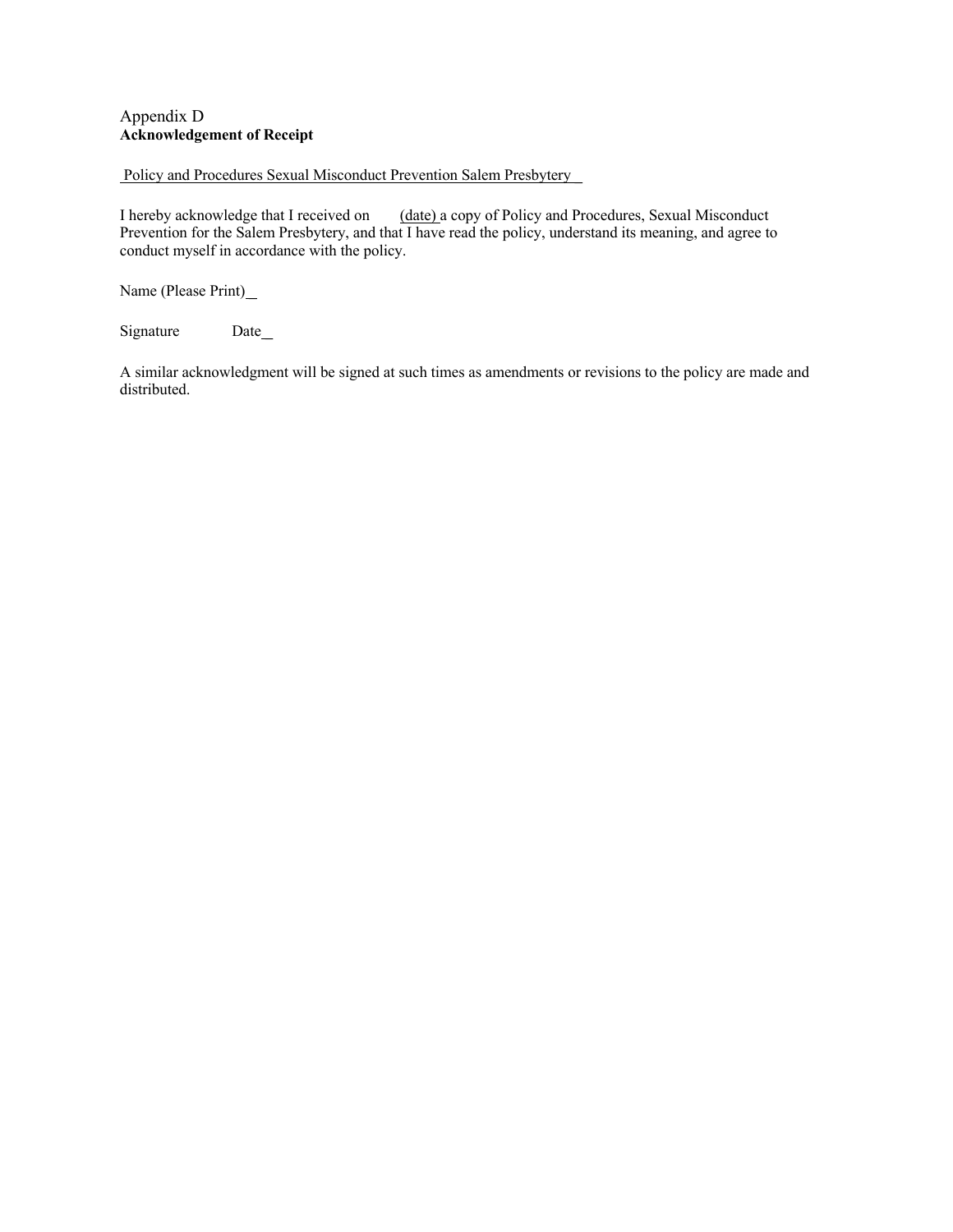### Appendix E **Mediation & Resolution Suggestions Page 1 of 2**

Alternatives to Judicial Process:

Nonjudicial dispute resolution processes are widely and successfully used in private conflicts as well as in civil and criminal cases. (See, for example, Section 18.03, Personnel Policies of the General Assembly, PCUSA.) Religious bodies have served as valuable allies in the development of these alternatives, providing both incentive and resources for dispute resolution programs.

When allegations of sexual misconduct in the church are made, it may sometimes be appropriate to resolve the matter without recourse to judicial process under the Book of Order. If such alternatives are pursued, however, it is essential that the matter be handled with full regard for the interests and rights of all affected parties.

Alternatives to judicial process may include:

Arbitration. In the arbitration process, all parties to a conflict agree to submit the dispute to an independent person or panel to determine the best resolution. In a sexual misconduct case, the arbitrator should be someone with extensive experience in nonjudicial arbitration who is also familiar with Presbyterian polity. All affected parties should have the opportunity to present their case to the arbitrator, and the arbitrator's decision may be final (binding) or subject to appeal to a higher authority (nonbinding) such as a disciplinary committee.

Negotiation. In the negotiation process, advocates for the parties to a conflict are responsible for working out a solution which effectively resolves all issues and which protects the interests of all parties. In some cases, an individual may successfully represent their own interests rather than having an advocate, but this is rarely advisable. Again, for a negotiated settlement to be successful all parties affected by the dispute should be represented in the negotiation and all issues should be resolved.

Mediation. In the mediation process, the parties to a conflict are enabled through the assistance of a mediator to work out their own agreement for resolving the dispute. Mediation differs from both arbitration and negotiation in that the power to make the final decisions is retained by the parties themselves. The successful outcome of a mediation is a function (among other things) of the willingness and ability of the parties to reach agreement and the creativity of the mediator in helping to shape that agreement in the interests of all concerned. A critical role of the mediator is the establishment and maintenance of a power balance between the parties during the mediation process.

Dismissal of Charges or Allegations. While not technically a dispute resolution process, dismissing or dropping the charges may sometimes be a way to resolve an allegation. This may happen because the charges are determined to be false or insignificant, or because the costs (financial or otherwise) of pursuing the charges are too high. For a dismissal, to be all parties must agree to it and all significant disputes should be set aside. Dismissal without this will very likely lead to continuing conflict and further damage to the parties and the church.

These processes (except for final dismissal) are not mutually exclusive, and the failure of one process may lead to another. (For example, if mediation fails, the persons may decide to try negotiation by their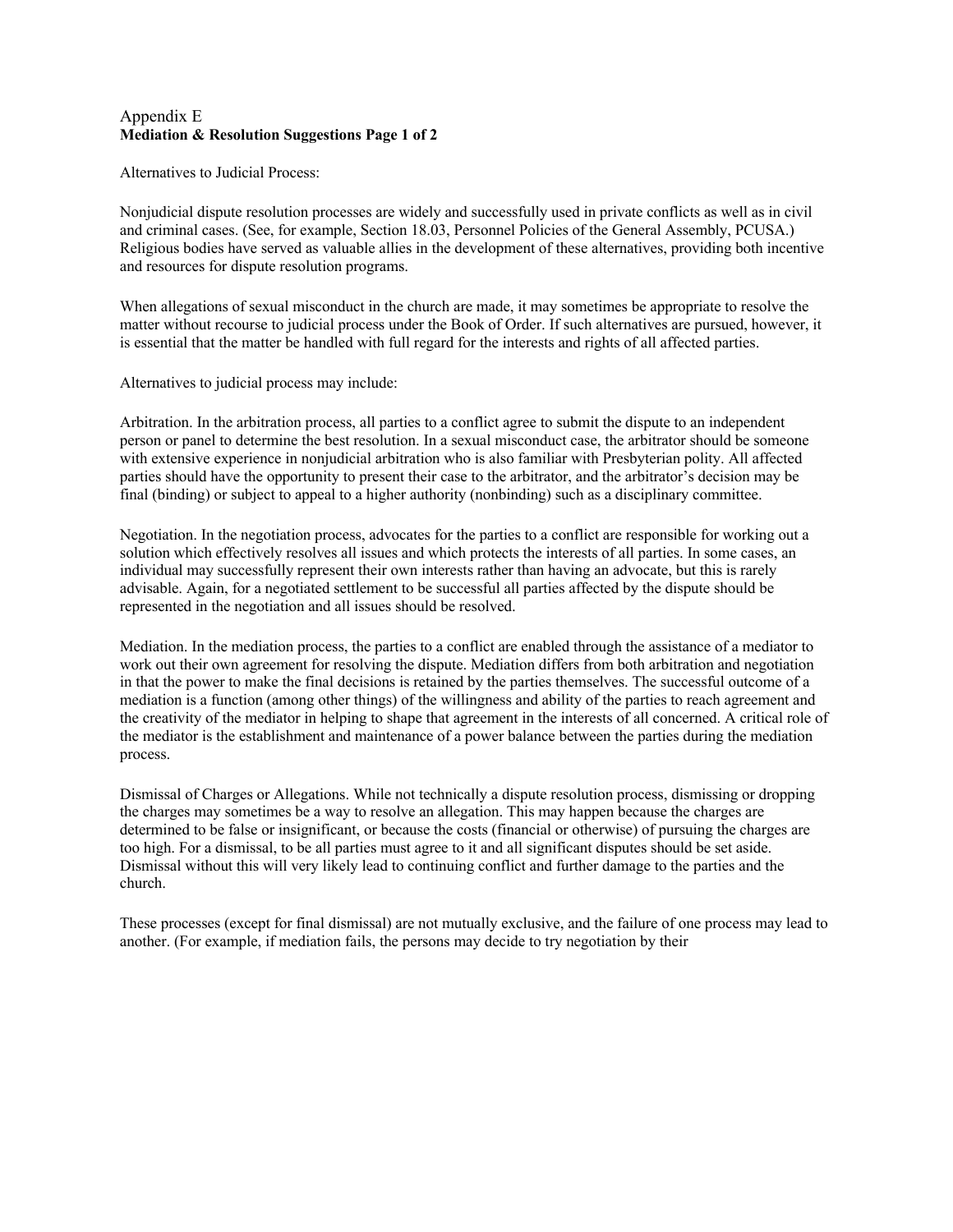advocates; if that fails, private arbitration could follow.) All the methods have strengths and weaknesses, depending on the nature of the conflict and the persons involved. In every method, the assistance of skilled professionals and adherence to professional standards are critical. The protection of confidentiality, common agreement regarding the admissibility or inadmissibility of evidence obtained in the process, and guarantees of the due process rights of all persons are essential.